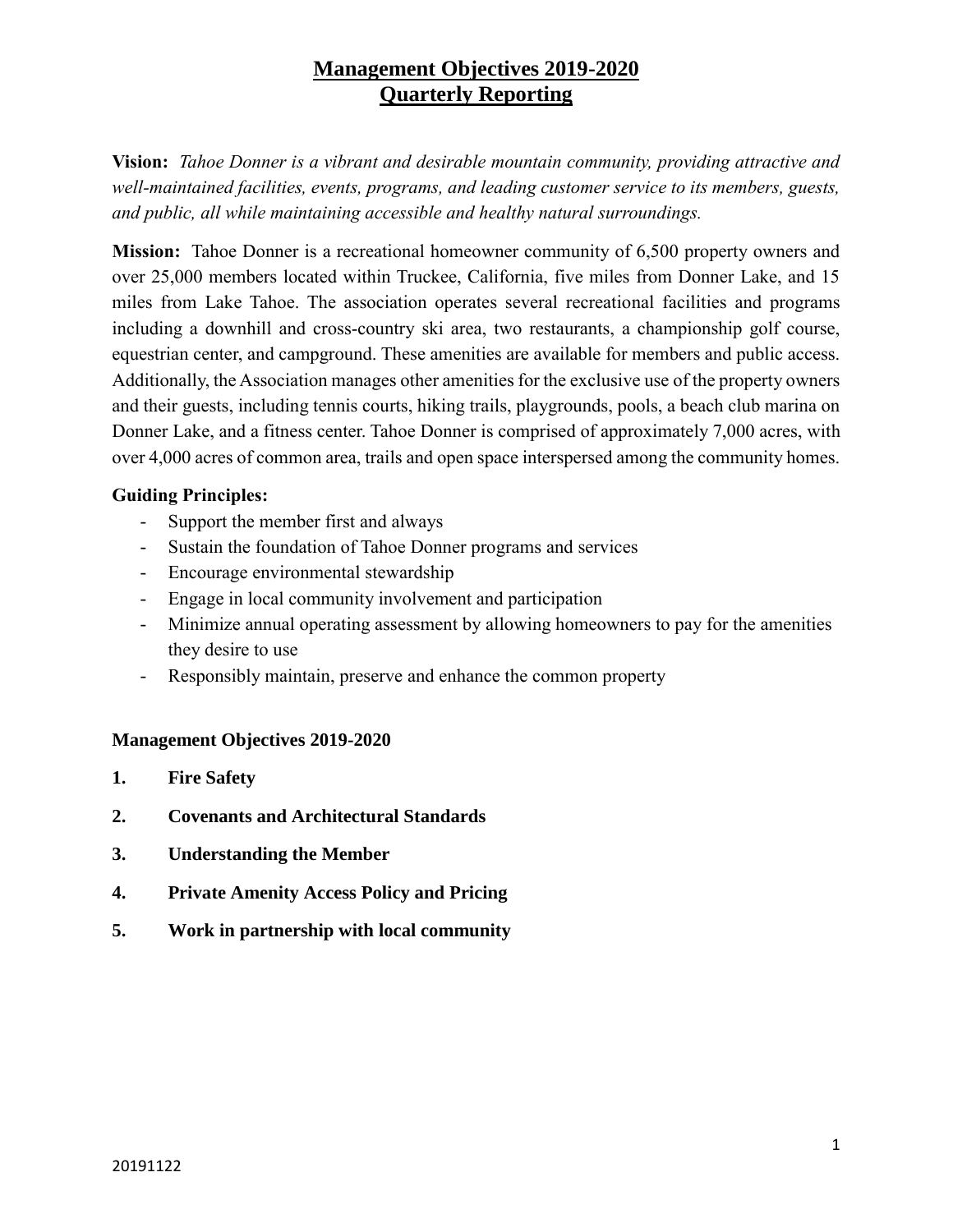## **3 rd Quarter 2019 (July-September):** Establish Objectives Below

#### **1. Fire Safety**

Establish a proactive approach to maintaining the health of Tahoe Donner natural resources for fire safety through an effective and industry leading;

- Forest Management Plan
- Homeowner Defensible Space Inspection Plan
- Insurance industry education
- Short and long-term programs to create early warning systems and safer power supply systems
- cooperatively work with neighboring properties to create fire safe buffer zones.

#### **2. Covenants and Architectural Standards**

Maintain Tahoe Donner covenant and architectural standards through;

- Executing the long-term architectural standards homeowner inspection program
- Including a cohesive program to address high impact and/or deficient properties
- Completing the association's governing documents update and rules updates to align with current legislation, the California Corporation's Code and current Davis Stirling Act
- Enforce and track violations in an efficient and timely manner.

#### **3. Understanding the Member**

Develop metrics to understand ever changing member demographics and family groups, amenity and property utilization patterns, and system to routinely interact with members to understanding their service level desires compared to existing programs and services.

#### **4. Private Amenity Access Policy and Pricing**

Review the existing private amenity access policy and update the policy and pricing of association offerings to value core member utilization of amenities priced at a level that values the mutual benefit nature of the association but allows members guest and public use of excess capacity.

#### **5. Work in Partnership with the Local Community**

Partner with the Town of Truckee, Special Districts, and community organizations to promote the best interest of Tahoe Donner members while also valuing the resort community economic dynamics of programs and services that build upon the greater Truckee Community.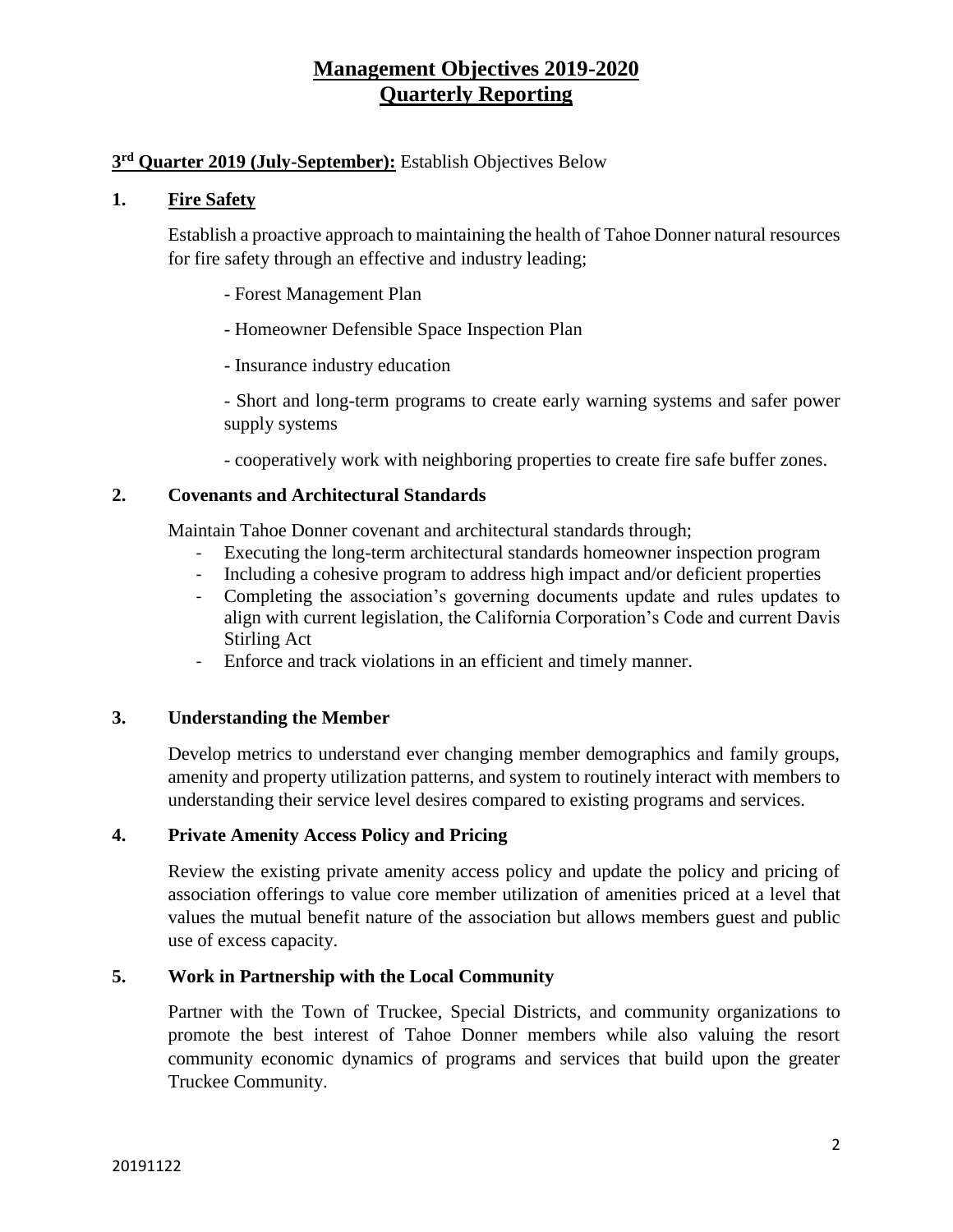## **4 th Quarter 2019 (October – December)**

#### **1. Fire Safety**

- Work with ALERT Wildfire and Board to complete MOU, establish project budget and capital expenditure. Complete site visit with Dr. Kent to determine preferred location of camera location.
- Initial preferred location on Hawk's Peak not ideal due to trees impeding the view shed back into Tahoe Donner Association.
- Identified new preferred camera location on Donner Ridge between Glacier Way trailhead and Drifter Hut.
- Preferred location is on USFS property adjacent to Tahoe Donner property boundary.
- Tahoe Donner requested an estimate for permitting, hardware, and installation costs ahead of engaging the Tahoe Prosperity Center for MOU process and charitable donation through UNR.
- Organize and implement homeowner insurance informational presentation as part of the membership education series plan. Encourage member participation in presentation through marketing collaboration.
- COMPLETE. Held on October 25 at The Lodge. Total of 52 participants, presentation was recorded, posted on the TD Emergency Preparedness webpage and marketed in member eblast and other social media.
- Develop additional support tool kit pieces for emergency preparedness and homeowner fire safety (defensible space) understanding
- IN PROGRESS
	- o Performed initial review of member survey comments relating to emergency preparedness and forestry activities to generate ideas for future contend beyond existing brainstorm.

#### **2. Covenants and Architectural Standards**

- Implement opportunity areas for improvement based on member survey feedback
- IN PROGRESS
	- o Reviewing respondent data on 2018 and 2019 YTD survey. Developing department goals and objectives focused on areas identified and integrating into Phase 2 of action plan resulting from ASO/ASC Task Force recommendations and survey data.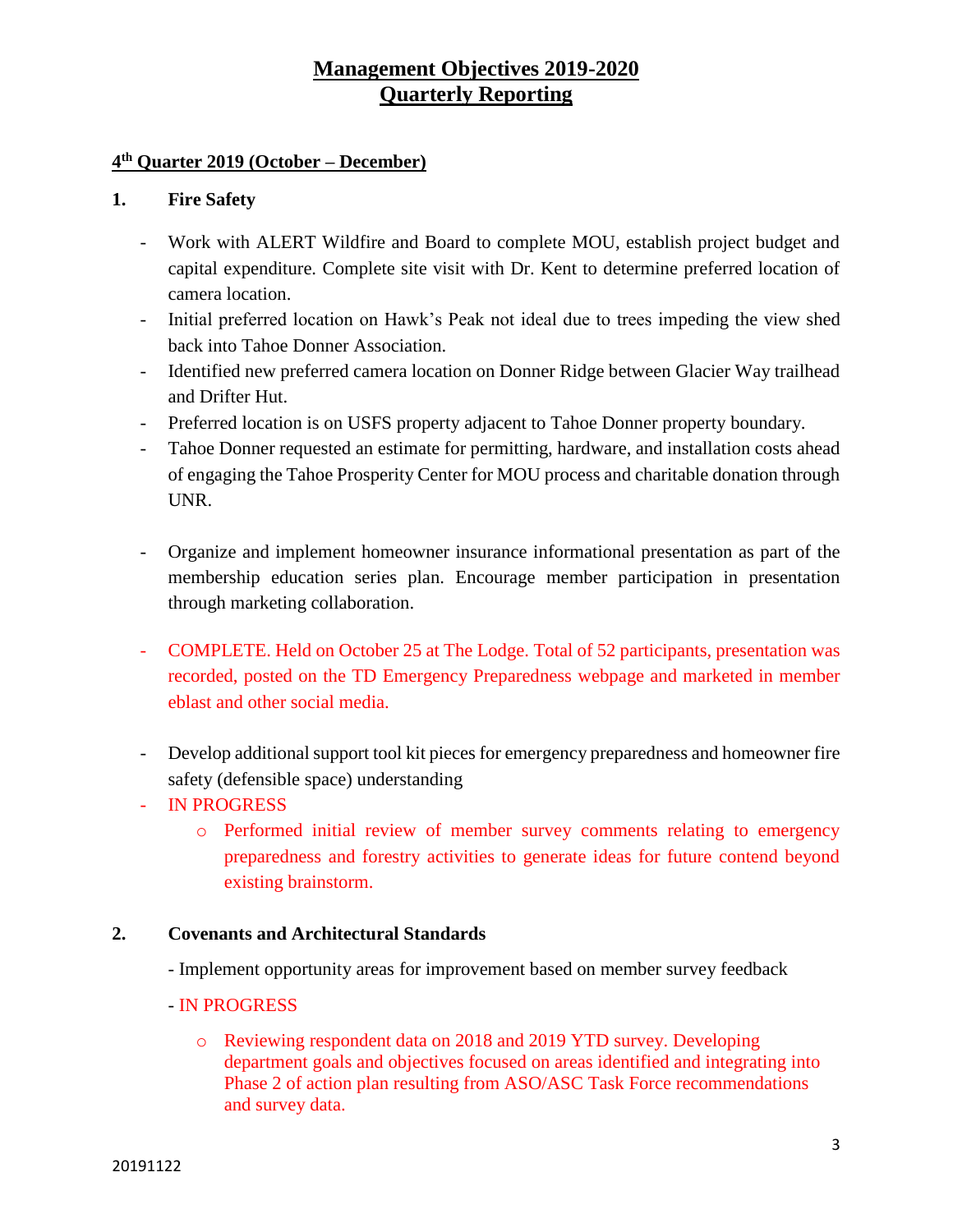- Communicate management's status of action plan for ASO/ASC Task Force recommendations.

#### - IN PROGRESS

Refreshed action plan for YTD status. Preparing communication to task force.

- Reenergize C&R update project. To include updated timeline, recommendations for next steps, legal team to lead the updates, etc.

IN PROGRESS: Set initial date for discussion with legal counsel and preparing summary of project to date for counsel.

#### **3. Understanding the Member**

- Develop and provide -/quarterly customer service feedback dashboard

Initial Design has been created and we are looking at what additional info we can integrate into this design. Project is on-track to meet Q4 deadline

- Expand Likemoji to have HOA customer service categories (ASO, Member Services, Forestry, Safety and potentially Covenants) and launch updated member education campaign

COMPLETE. ASO, Member Services and Forestry have been added and are live. An education campaign launches in the Tuesday email starting 11/12 and in December TD News. The decision was made to not include Covenants due to the potential confusion of people thinking they can report violations through it.

Currently creating all assets and rating categories for build out of ASO, Member Services, Forestry and Safety. Left Covenants off due to the potential confusion of people thinking they can report violations through it. This will be live by mid-November.

- Expand Zendesk to manage board and senior management emails into the reply tracking and measurement process

Awaiting consultation from Zendesk on rollout but have created MemberLetters@tahoedonner.com and begun directing board feedback to reduce incoming emails to board@tahoedonner.com. Once Zendesk is live memberletters@tahoedonner.com will go directly into that.

Reworked flow based and currently in testing with Miah. Don to socialize the idea of discontinuing [board@tahoedonner.com](mailto:board@tahoedonner.com) moving forward.

- Develop a plan to improve and standardize the annual and seasonal training for frontline staff related to our core point of sale systems to improve on the speed of member access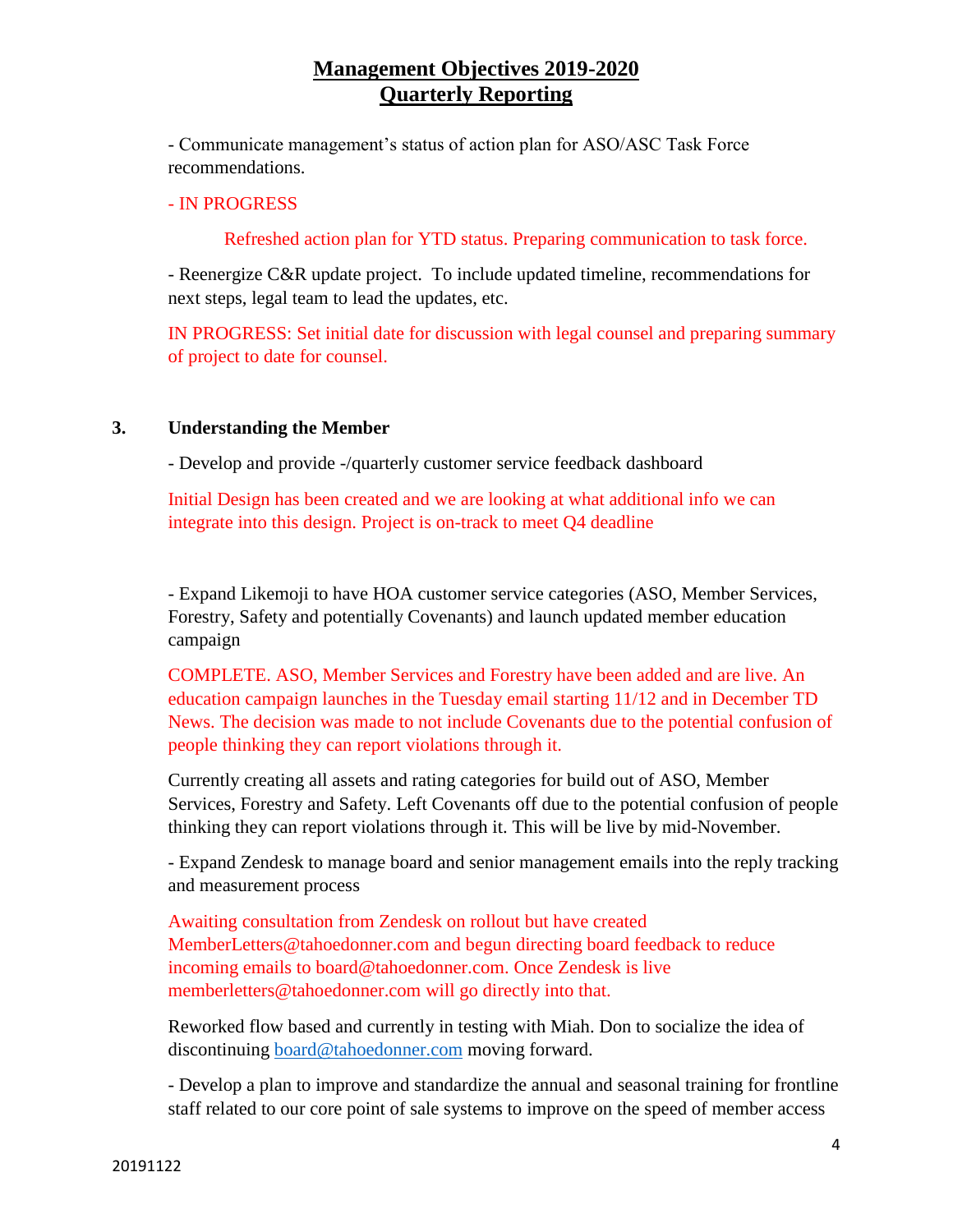while also improving on quality access data capture related to access and sales across all amenities / operations.

## **4. Private Amenity Access Policy and Pricing**

- Complete a history of TD Amenity Access Policy and Pricing, researching old newsletters, budget paperwork, and member interviews to learn how amenity access was managed in the past.
- Interview staff to identify the challenges and opportunities within the existing private amenity access policy and pricing structure to improve the member experience at each private amenity.
- Develop a timeline estimating target dates for all aspects of this effort.

### **5. Work in Partnership with the Local Community**

- Utilize Tahoe Donner's Text messaging platform and pre-program key safety/town/CHP messages to amplify local community messages to TDA Members as needed.
- COMPLETE. Pre-programming of messages and training of marketing team to manage messaging complete. November 1 is the beginning of campaign to educate TD members on sign-up and use including TD news, website, email marketing and digital signage.

Pre-programming of messages and training of marketing team to manage messaging complete. November 1 is the beginning of campaign to educate TD members on sign-up and use including TD news, website, email marketing and digital signage.

- The Town of Truckee has commissioned a parking study at the east end of Donner Lake with the goal of understanding parking and beach usage in the area near the Beach Club Marina, and address parking issues in the vicinity. The study has defined strategies to address the parking/bicycling/pedestrian congestion in the area and to enhance the user experience for recreationalists in the area as requested by TD in past TSSA-1 funds utilization discussions. Continue to partner with the Town of Truckee and State Park and associated agencies to bring this study to the next step of development and implementation.

#### -IN PROGRESS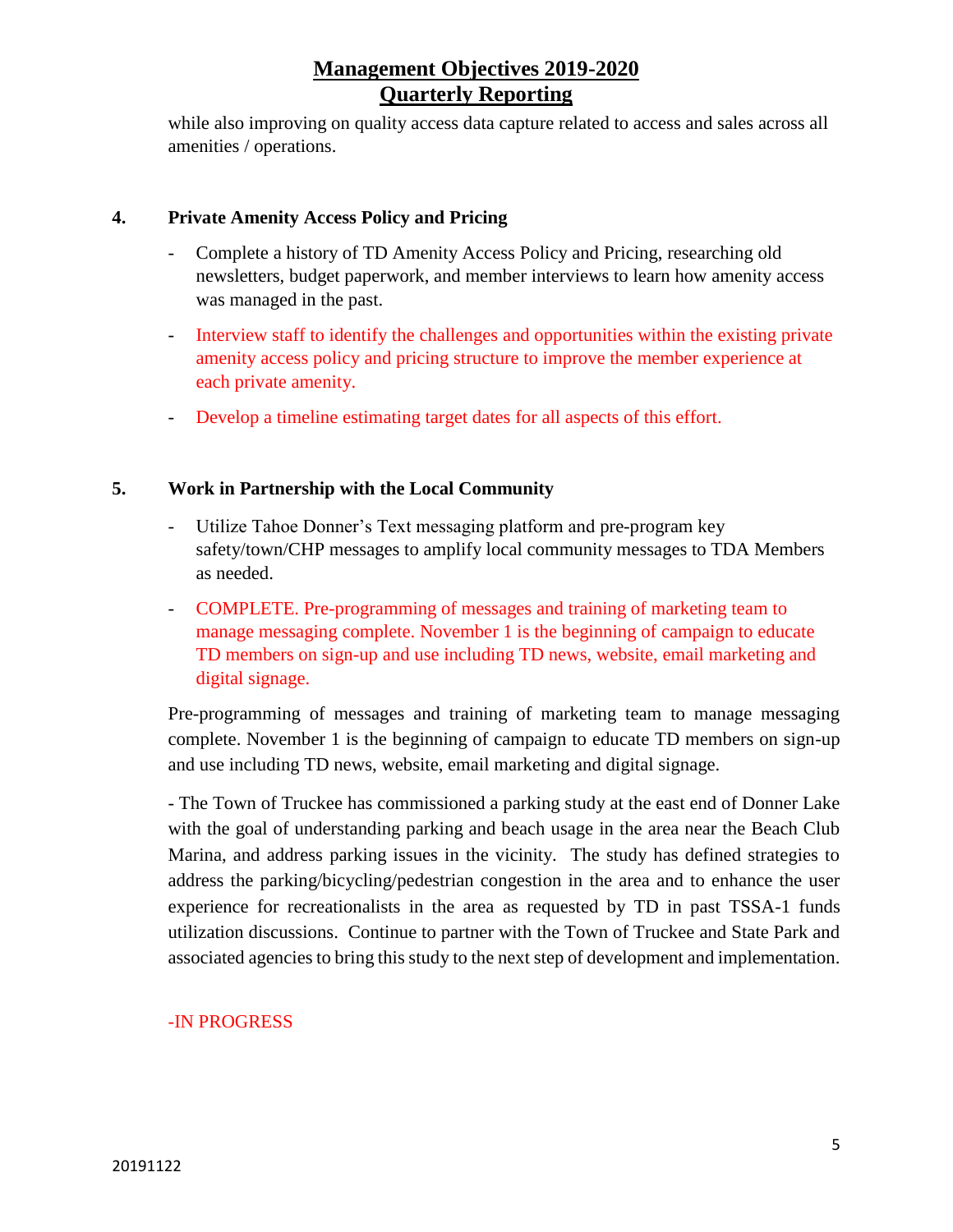Finalizing task reporting from the State Park and TDA staff to the Town Engineering staff in order to finalize the report for review and presentation to Tahoe Donner board and others as necessary.

- Initiate discussion with TDPUD on undergrounding utilities, create baseline information brief.
- IN PROGRESS:

Meeting set with TDPUD staff mid-November to kickoff discussions.

## **1 st Quarter 2020 (January – March)**

## **1. Fire Safety**

- Establish and formalize relationship with UC Berkley Fire Sciences department for either use of Tahoe Donner as case study, and or paid review/consultation for report on Tahoe Donner forest management to include recommendations for programmatic and treatment changes.
- Develop a membership education series to increase awareness of fire safety and emergency preparedness including lessons learned from relevant regional wildfires. Publish introduction to educational series in April TDNews for membership planning.

## **2. Covenants and Architectural Standards**

- Review existing and desired timeline for enforcement with required due process established. Following review, draft new board and Architectural and Covenants committee enforcement policy for homes not achieving committee established timelines which are also accruing fines. Policy to consider next step options for action for association to contract work to reduce neighbor aesthetic and defensible space impact. Communicate changes to the membership.
- Communicate baseline information to Board on compliance enforcement for architectural standards through the creation of quarterly report. Review results quarterly.
- Create and implement communication and education campaign to address member perception of standards and enforcement.
- Develop and communicate new initiative under the homeowner inspection program (HOIP) to perform a 100% drive-around visual survey of owner properties in Q2 to identify non-compliant eyesore properties.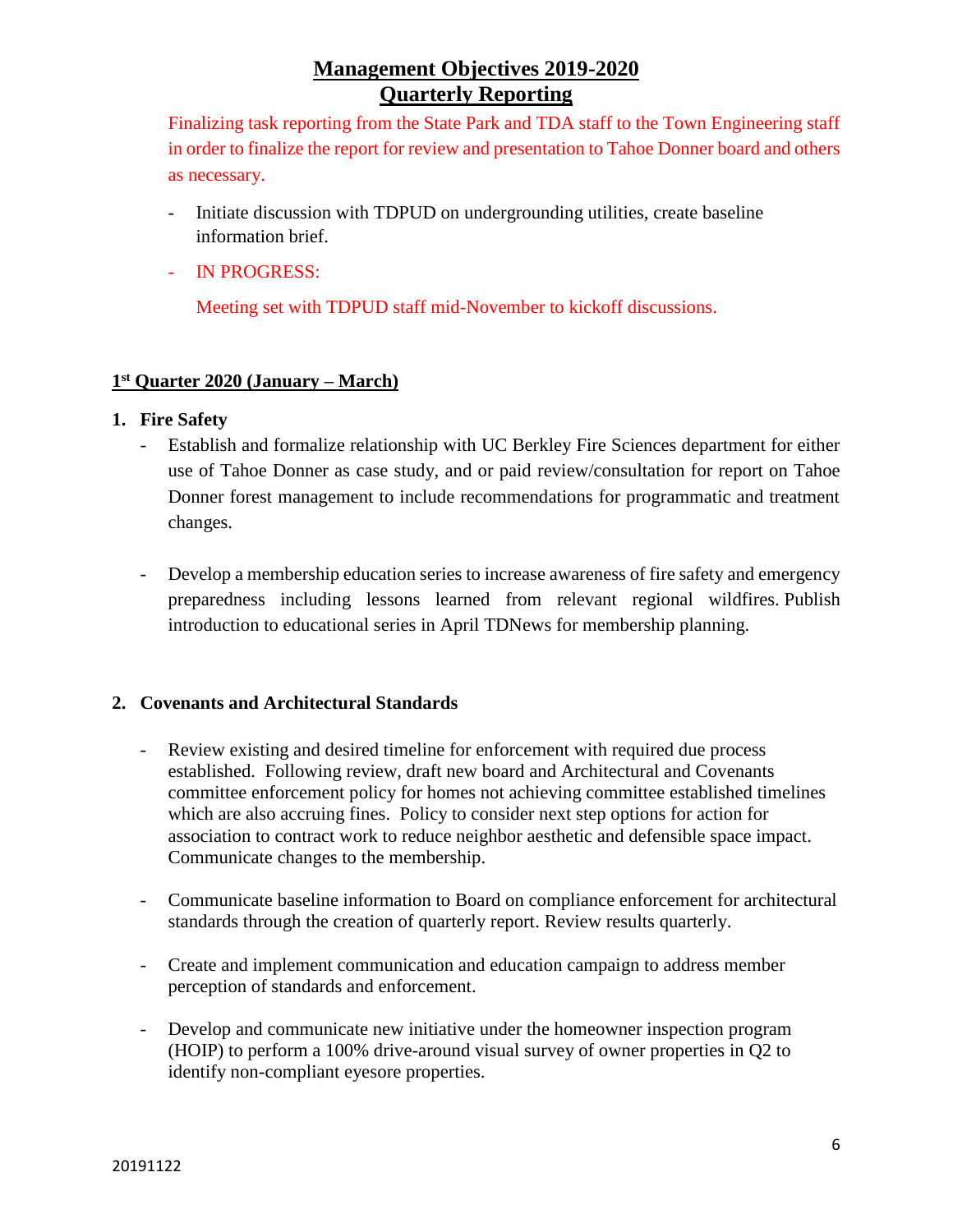- Review Architectural Standards permit process and recommend additional changes to committee and board for improved processes focused on efficiencies and homeowner facilitation ease. Complete benchmark of other homeowner association permit processes. Recommendations based on project survey data, benchmark, simplification focus, and mission alignment.
- Implement a FAQ and expanded Zendesk for improved member services. Based on multi-departmental customer service improvement initiatives and resource allocation approvals.

## **3. Understanding the Member**

- Develop and begin executing on member survey editorial calendar with no more than two surveys per month
- Complete membership personas and demographic analysis
- Work with stakeholder team to create 2020 Member Survey questionnaire
- Conduct an analysis of employee vs contractor option for a centralized online sales and member service function to address the major amenity and homeowner membership interaction functions.

#### **4. Private Amenity Access Policy and Pricing**

Review, Summarize, and update the previous news article and membership outreach on the "The Way We Pay" to determine current membership understanding and beliefs in this area.

#### **5. Work in Partnership with the Local Community**

- Collaborate with Town/Police/CHP to educate members and their guests of winter safety and emergency preparedness messaging through collaborative Tahoe Donner News Story
- Explore with the TDPUD the feasibility of undergrounding TD's utility lines. On a quarterly basis, report to the Board about any programs which TD would be eligible for that would assist with financing the work.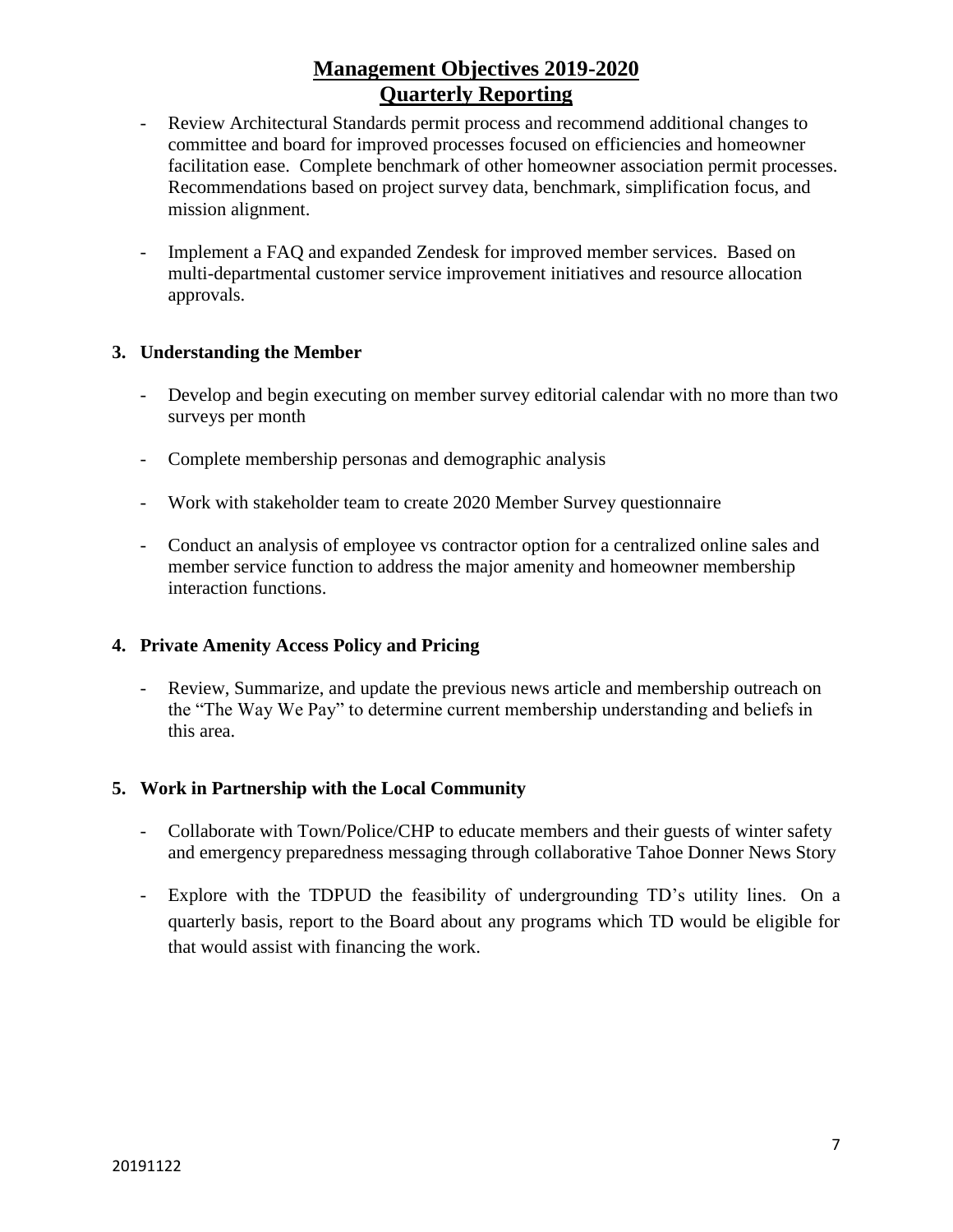#### **2 nd Quarter 2020 (April - June)**

#### **1. Fire Safety**

**-** Organize a roundtable meeting with Town of Truckee Emergency Services officials, Truckee Fire Protection District, Cal Fire, US Forestry, utility officials and TD staff to discuss emergency egress needs and alternatives for Tahoe Donner.

- Engage with the Town of Truckee to develop a plan to establish new egress routes, if warranted from emergency management professionals, including necessary funding mechanisms.

- Analyze and communicate emergency notification deficiencies to Town of Truckee Emergency Services as a result of Tahoe Donner's terrain and develop infrastructure to remedy the deficiencies. Develop recommendations for communication to Town of Truckee and/or for Tahoe Donner budgeting and implementation.

- Initiate and coordinate UC Berkley Fire Sciences field study.
- Execute on membership education series starting in Q2 through Q3.

#### **2. Covenants and Architectural Standards**

- Test effectiveness of communication campaign and education lift with member survey.
- Prepare reporting and recommendations for improvement for committee and board review and approval.
- Continue communication and education campaign lift as detailed in Q1 plan.
- Complete 100% drive-around visual survey of owner properties and identify noncompliant eyesores in community. Cross reference with existing compliance database and addresses any new minimum maintenance non-compliance notification and enforcement processes. Report to committees and board on findings.
- Review architectural standards and covenants quarterly enforcement report with board.

#### **3. Understanding the Member**

- Provide New homeowner reporting metrics (from welcome survey) and launch exit membership survey program
- Launch and promote 2020 Member Survey (28-day window)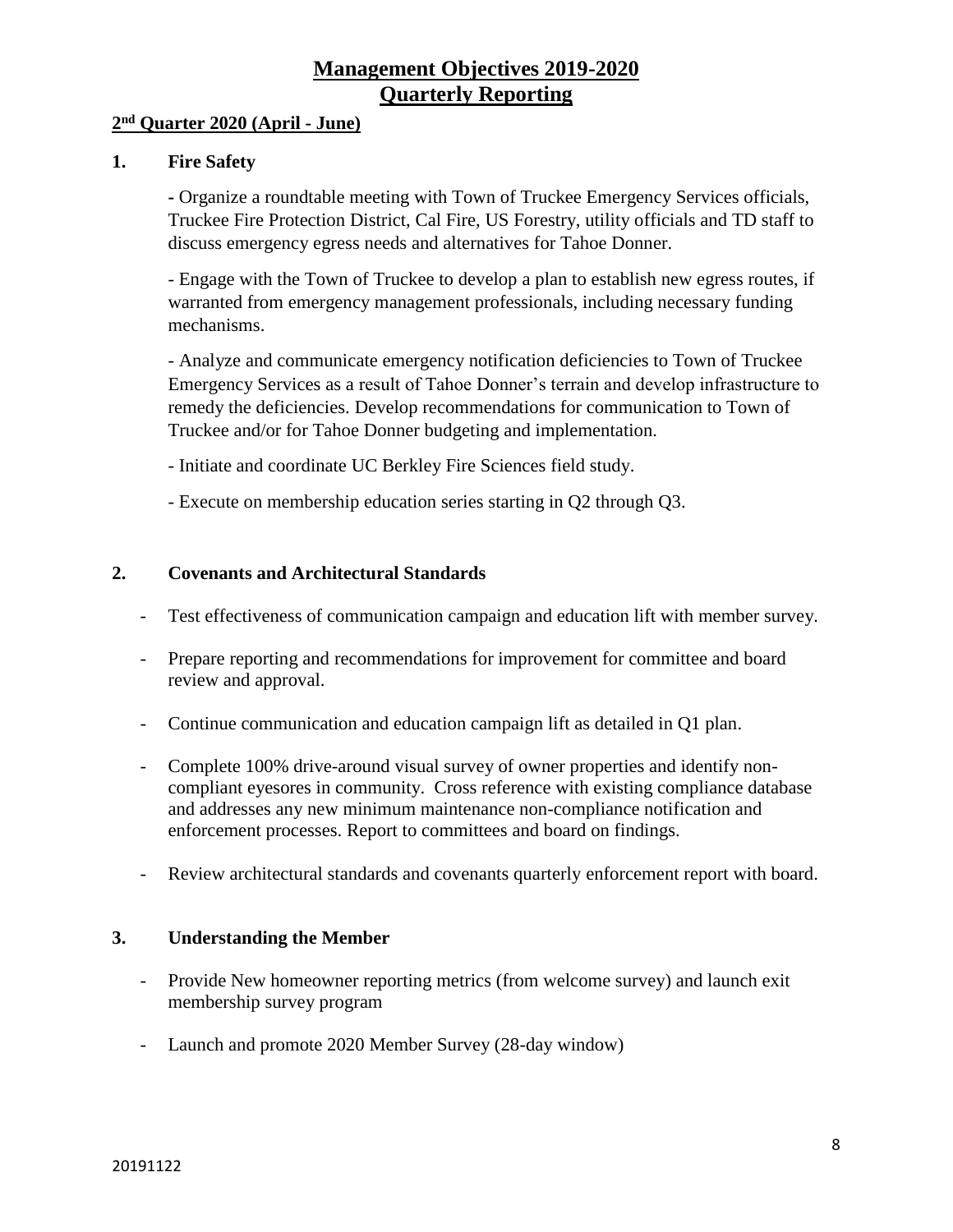- Launch location intelligence and population movement insight program, providing location information and baseline demographic data for people inside the Tahoe Donner boundaries and at our facilities.
- Research and potentially be prepared to implement an appropriate middleware unity API platform to connect the existing systems to a proven eStore platform.
- Develop and implement fiber optic connections solutions to all association facilities to address bandwidth deficiencies related to existing and new cloud-based system integration.

## **4. Private Amenity Access Policy and Pricing**

- Identify the challenges and opportunities within the existing private amenity access policy and pricing structure to improve the member experience at each private amenity.
- Conduct a current data analysis of private amenity access with current data from 2016 until present across all categories of access (member, accompanied guest, and unaccompanied guest). This should include benchmark comparable operations and pricing in the region.
- Develop a member communication plan (articles, surveys, townhall, focus groups, etc.) to determine the current expectations of members related to the private amenities, including access, capacity, pricing, and service levels.

#### **5. Work in Partnership with the Local Community**

- Partner with Keep Truckee Green/Town of Truckee to launch and promote blue bin adoption and further communicate green waste bin operations in 1 or more new method.
- Collaboratively plan and execute multi-agency emergency evacuation drill.
- Develop next steps funding and project implementation with Town of Truckee and State Park to improve the parking and pedestrian circulation at the Beach Club Marina along Donner Pass Road for project year 2021.
- Partner with Town of Truckee for the Town to take over the Truckee Thursday's shuttles from Tahoe Donner to Down Town Truckee.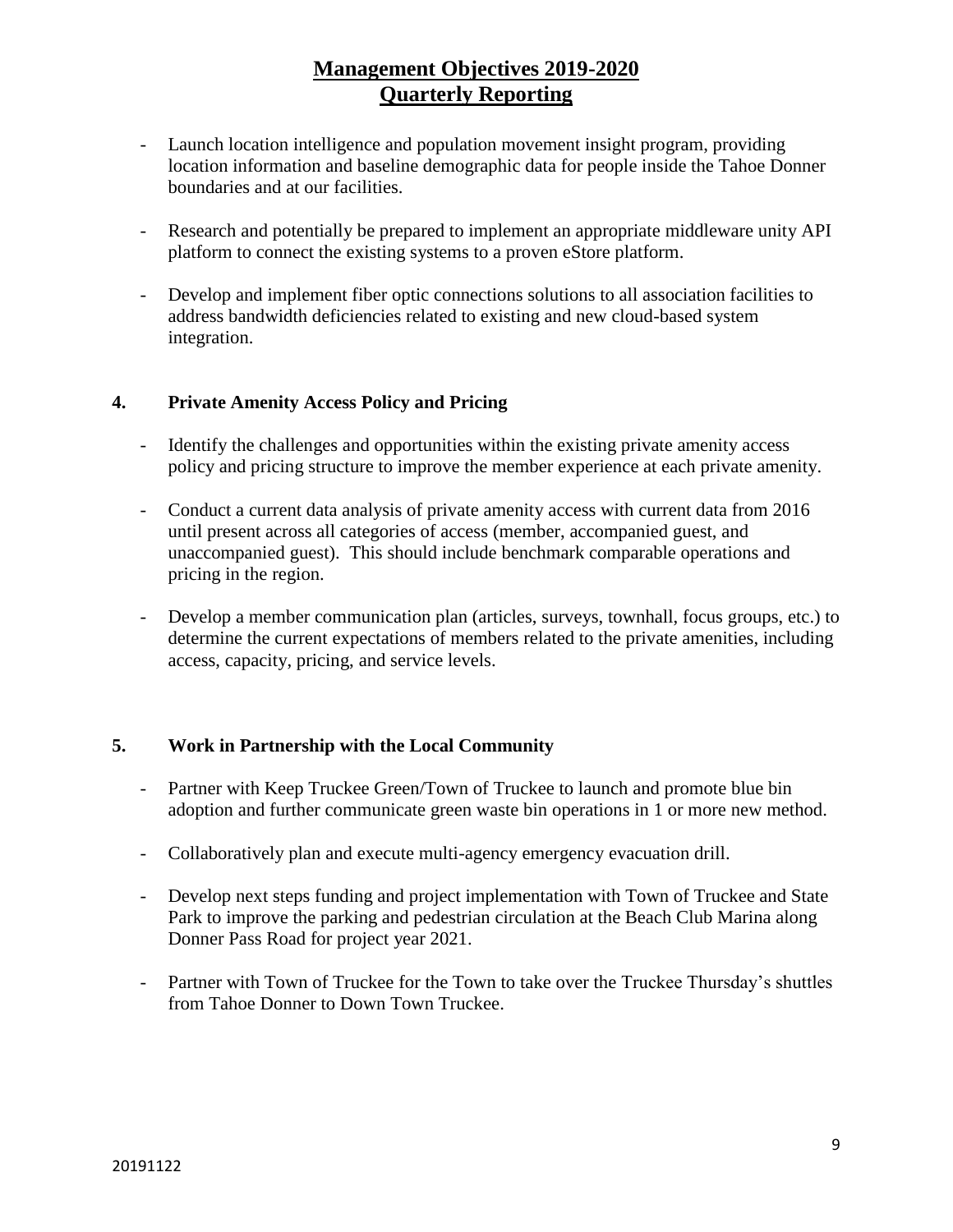### **3 rd Quarter 2020 (July-September)**

#### **1. Fire Safety**

- Prepare a recommended budget to implement based on recommendations made by UC Berkeley Fire Sciences Program/Director as presented to Board. Results are expected to continue addressing forest health and removal of fuels on Association owned property at or above current levels; both in expenses and acreage.
- Execute on installation of ALERT Wildfire camera and monitoring system on Tahoe Donner property which integrates with the regional early wildfire detection effort.
- Conduct a Town Hall meeting with insurance professionals to discuss insurance issues as they relate to the status of the industry, insurers reasonings for cancellation. For instance, emergency egress routes, and topography, locations of fire hydrants, etc. Present to Board and educate membership on outcomes.
- Report on the status of the plans with timeline and milestones to establish new egress routes.
- Collaborate with neighboring land owners (USFS, Truckee Donner Land Trust, 7Cs, etc.) to encourage fuels management. To intertwine with existing efforts in large scale landowner fire hazard mitigation projects as organized in emerging consortium.

#### **2. Covenants and Architectural Standards**

- Review architectural standards and covenants quarterly enforcement report with board.
- Continue communication and education campaign lift as detailed in Q1 plan.

#### **3. Understanding the Member**

- Provide full report and presentation to the board and membership with results and trends from the 2020 Member Survey
- Complete 2020 Member Survey open-ended feedback analysis
- Identify resources and budget for 2021 Understanding the Member objectives
- Research and implement a modern online eStore software solution using the coordinated and fielded Unity middleware platform to create a modern and seamless membership access and sales solution for all online sales. Budget estimates for this project should be included in the 2020 budget development process.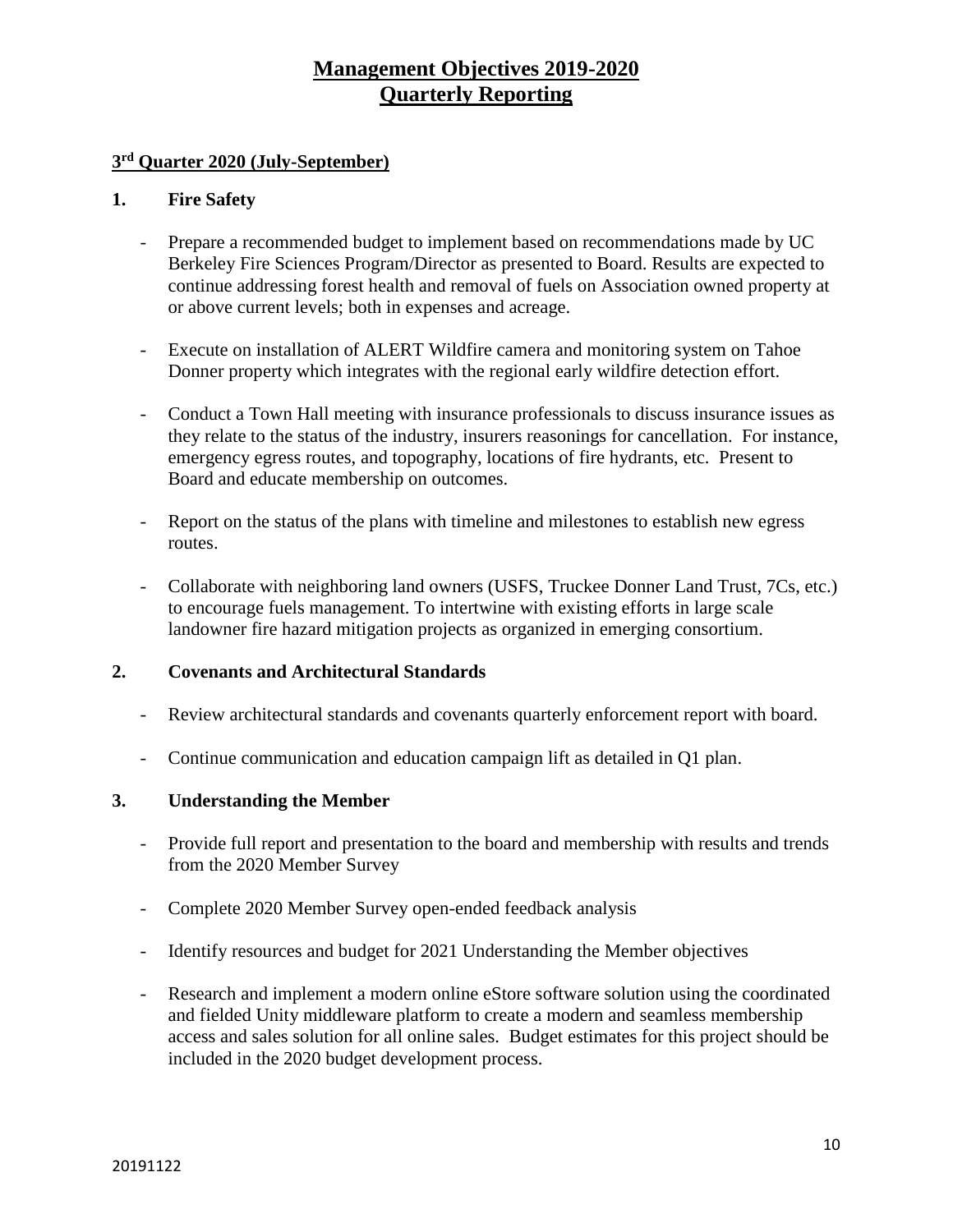## **4. Private Amenity Access Policy and Pricing**

- Identify recommendations to update to the existing Private Amenity Access Policy and pricing; soliciting membership feedback on draft recommendations, including legal review to ensure updated policy is integrated with association governing documents and due process with the memberships related to any small, fundamental, or significant change from the prior private amenity access policy.
- Seek board review and approval of an updated Private Amenity Access Policy and incorporate the changes into the associations 2021 budget

#### 5. **Work in Partnership with the Local Community**

- Work in tandem to local fire district to further educate members and their guests of Fire Safety and prevention messaging through collaborative Tahoe Donner News Story
- Prepare information material to membership on the feasibility of undergrounding TD's utility lines to solicit membership feedback in a coordinated program with TDPUD.
- Partner with the USFS to develop future defensible space projects on USFS property bordering to Tahoe Donner.

### **4 th Quarter 2020 (October – December)**

#### **1. Fire Safety**

- Update Tahoe Donner Forest Management Plan for resubmittal to State of California.

- Begin project planning site work for implement the recommendations of the UC Berkeley Fire Sciences results as they apply to board approved recommendations and budget allocation.

- Report on the status of the plans with timeline and milestones to establish new egress routes.

- Initiate discussion with US Forest Service to transfer inholdings to Tahoe Donner or other land conservation entity to achieve continued recreation offerings and allow for fire hazard mitigation and forest health projects to develop.

#### **2. Covenants and Architectural Standards**

- Review architectural standards and covenants quarterly enforcement report with board.